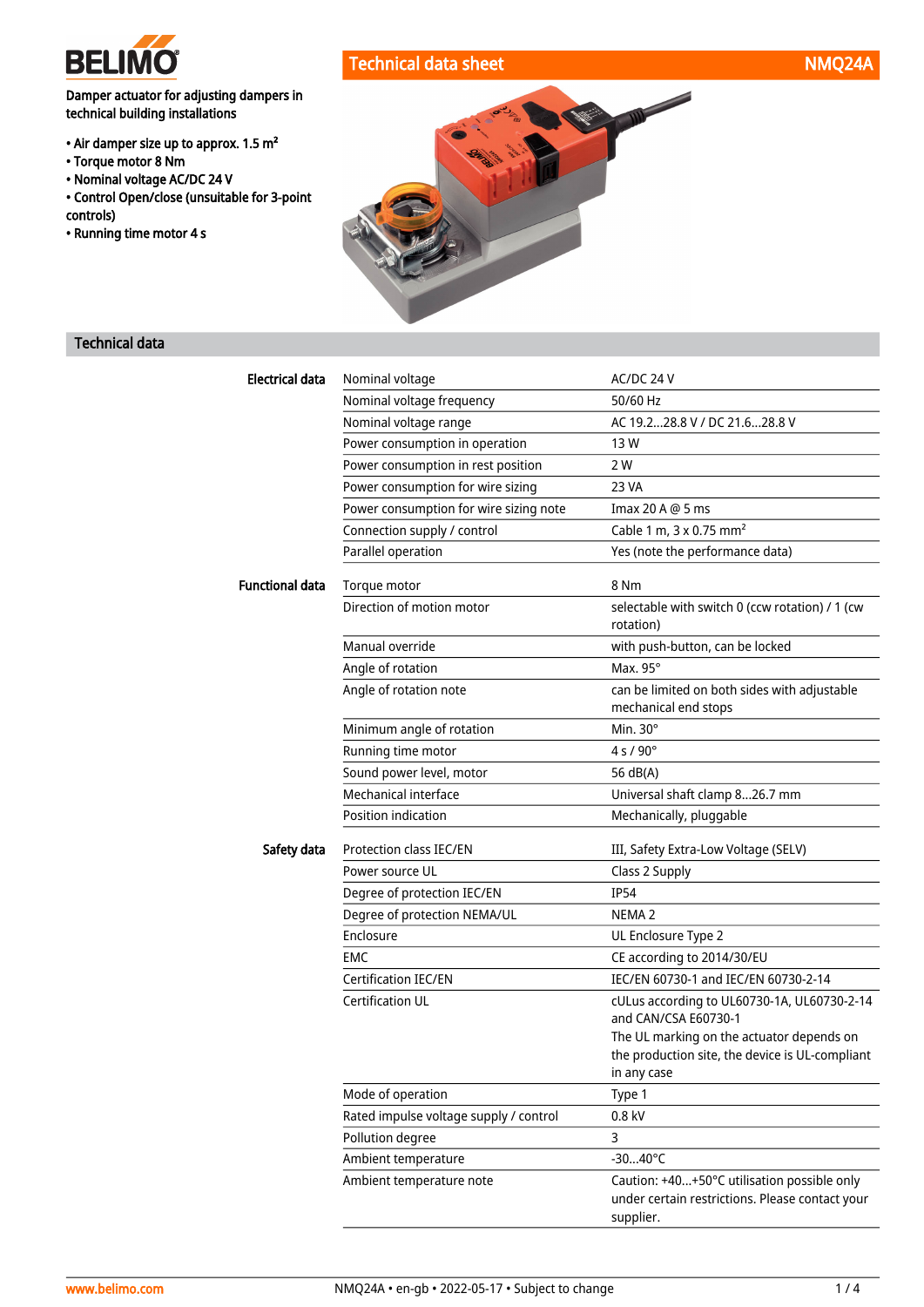

| Technical data sheet | NMQ24A |
|----------------------|--------|
|----------------------|--------|

| Safety data | Storage temperature | $-4080^{\circ}$ C           |  |
|-------------|---------------------|-----------------------------|--|
|             | Ambient humidity    | Max. 95% RH, non-condensing |  |
|             | Servicing           | maintenance-free            |  |
| Weight      | Weight              | 1.0 <sub>kq</sub>           |  |

Safety notes



- This device has been designed for use in stationary heating, ventilation and air-conditioning systems and must not be used outside the specified field of application, especially in aircraft or in any other airborne means of transport.
- Outdoor application: only possible in case that no (sea) water, snow, ice, insolation or aggressive gases interfere directly with the device and that it is ensured that the ambient conditions remain within the thresholds according to the data sheet at any time.
- Only authorised specialists may carry out installation. All applicable legal or institutional installation regulations must be complied during installation.
- The device may only be opened at the manufacturer's site. It does not contain any parts that can be replaced or repaired by the user.
- Cables must not be removed from the device.
- Self adaptation is necessary when the system is commissioned and after each adjustment of the angle of rotation (press the adaptation push-button once).
- To calculate the torque required, the specifications supplied by the damper manufacturers concerning the cross-section, the design, the installation situation and the ventilation conditions must be observed.
- The device contains electrical and electronic components and must not be disposed of as household refuse. All locally valid regulations and requirements must be observed.

Product features

| Simple direct mounting             | Simple direct mounting on the damper shaft with a universal shaft clamp, supplied with an anti-<br>rotation device to prevent the actuator from rotating.                                                                                     |
|------------------------------------|-----------------------------------------------------------------------------------------------------------------------------------------------------------------------------------------------------------------------------------------------|
| Manual override                    | Manual override with push-button possible (the gear is disengaged for as long as the button is<br>pressed or remains locked).                                                                                                                 |
| Adjustable angle of rotation       | Adjustable angle of rotation with mechanical end stops. A minimum permissible angle of<br>rotation of 30° must be allowed for.                                                                                                                |
| <b>High functional reliability</b> | The actuator is overload protected, requires no limit switches and automatically stops when the<br>end stop is reached.                                                                                                                       |
| Home position                      | The first time the supply voltage is switched on, i.e. at the time of commissioning, the actuator<br>carries out an adaptation, which is when the operating range and position feedback adjust<br>themselves to the mechanical setting range. |
|                                    | The detection of the mechanical end stops enables a gentle approach to the end positions, thus<br>protecting the actuator mechanics.                                                                                                          |
|                                    | The actuator then moves into the position defined by the control signal.                                                                                                                                                                      |

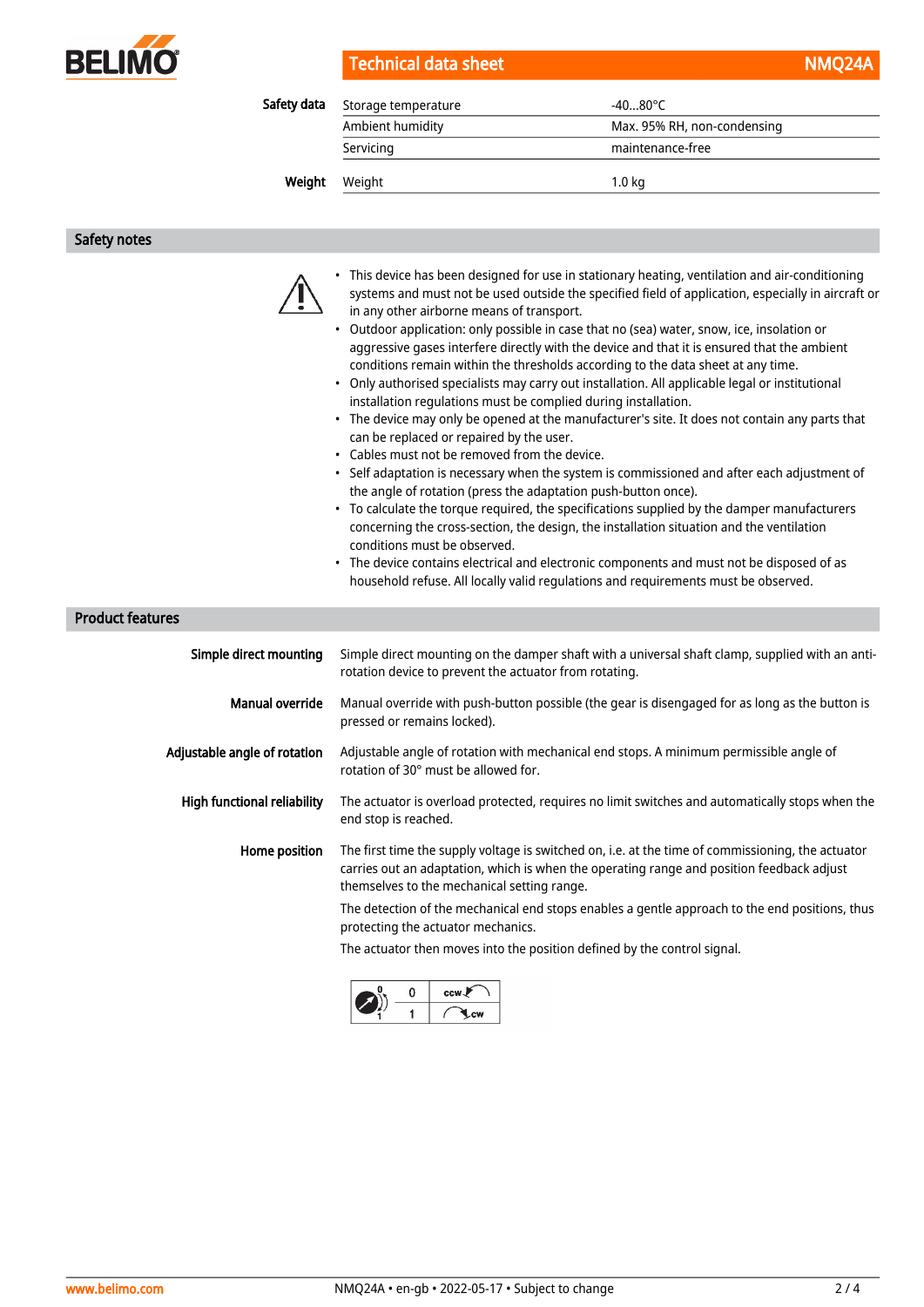



| <b>Electrical accessories</b> | <b>Description</b>                                                                      | <b>Type</b>      |
|-------------------------------|-----------------------------------------------------------------------------------------|------------------|
|                               | Auxiliary switch 1 x SPDT add-on                                                        | S <sub>1</sub> A |
|                               | Auxiliary switch 2 x SPDT add-on                                                        | S <sub>2</sub> A |
|                               | Feedback potentiometer 140 $\Omega$ add-on                                              | P140A            |
|                               | Feedback potentiometer 200 $\Omega$ add-on                                              | <b>P200A</b>     |
|                               | Feedback potentiometer 500 $\Omega$ add-on                                              | <b>P500A</b>     |
|                               | Feedback potentiometer 1 kΩ add-on                                                      | P1000A           |
|                               | Feedback potentiometer 2.8 kΩ add-on                                                    | P2800A           |
|                               | Feedback potentiometer 5 kΩ add-on                                                      | <b>P5000A</b>    |
|                               | Feedback potentiometer 10 kΩ add-on                                                     | P10000A          |
|                               | Adapter for auxiliary switch and feedback potentiometer                                 | Z-SPA            |
| <b>Mechanical accessories</b> | <b>Description</b>                                                                      | <b>Type</b>      |
|                               | Actuator arm for standard shaft clamp (one-sided)                                       | AH-25            |
|                               | Shaft extension 240 mm Ø20 mm for damper shaft Ø 822.7 mm                               | AV8-25           |
|                               | Shaft clamp one-sided, clamping range Ø826 mm, Multipack 20 pcs.                        | <b>K-ENSA</b>    |
|                               | Shaft clamp reversible, clamping range Ø1020 mm                                         | K-SA             |
|                               | Anti-rotation mechanism 180 mm, Multipack 20 pcs.                                       | Z-ARS180         |
|                               | Form fit insert 10x10 mm, Multipack 20 pcs.                                             | ZF10-NSA         |
|                               | Form fit insert 12x12 mm, Multipack 20 pcs.                                             | ZF12-NSA         |
|                               | Form fit insert 15x15 mm, Multipack 20 pcs.                                             | ZF15-NSA         |
|                               | Form fit insert 16x16 mm, Multipack 20 pcs.                                             | ZF16-NSA         |
|                               | Position indicator, Multipack 20 pcs.                                                   | $Z-PI$           |
|                               | Shaft clamp one-sided, clamping range Ø826 mm with insert, Multipack<br>20 pcs.         | K-ENMA           |
|                               | Mounting kit for linkage operation for flat installation                                | ZG-NMA           |
|                               | * Adapter Z-SPA                                                                         |                  |
|                               | It is imperative that this adapter will be ordered if an auxiliary switch or a feedback |                  |

potentiometer is required and if at the same time the shaft clamp is installed on the rear side of the actuator (e.g. with short shaft installation).

## Electrical installation



### Supply from isolating transformer.

Parallel connection of other actuators possible. Observe the performance data.

### Wiring diagrams





# Cable colours:  $1 = **black**$  $2 = red$

3 = white